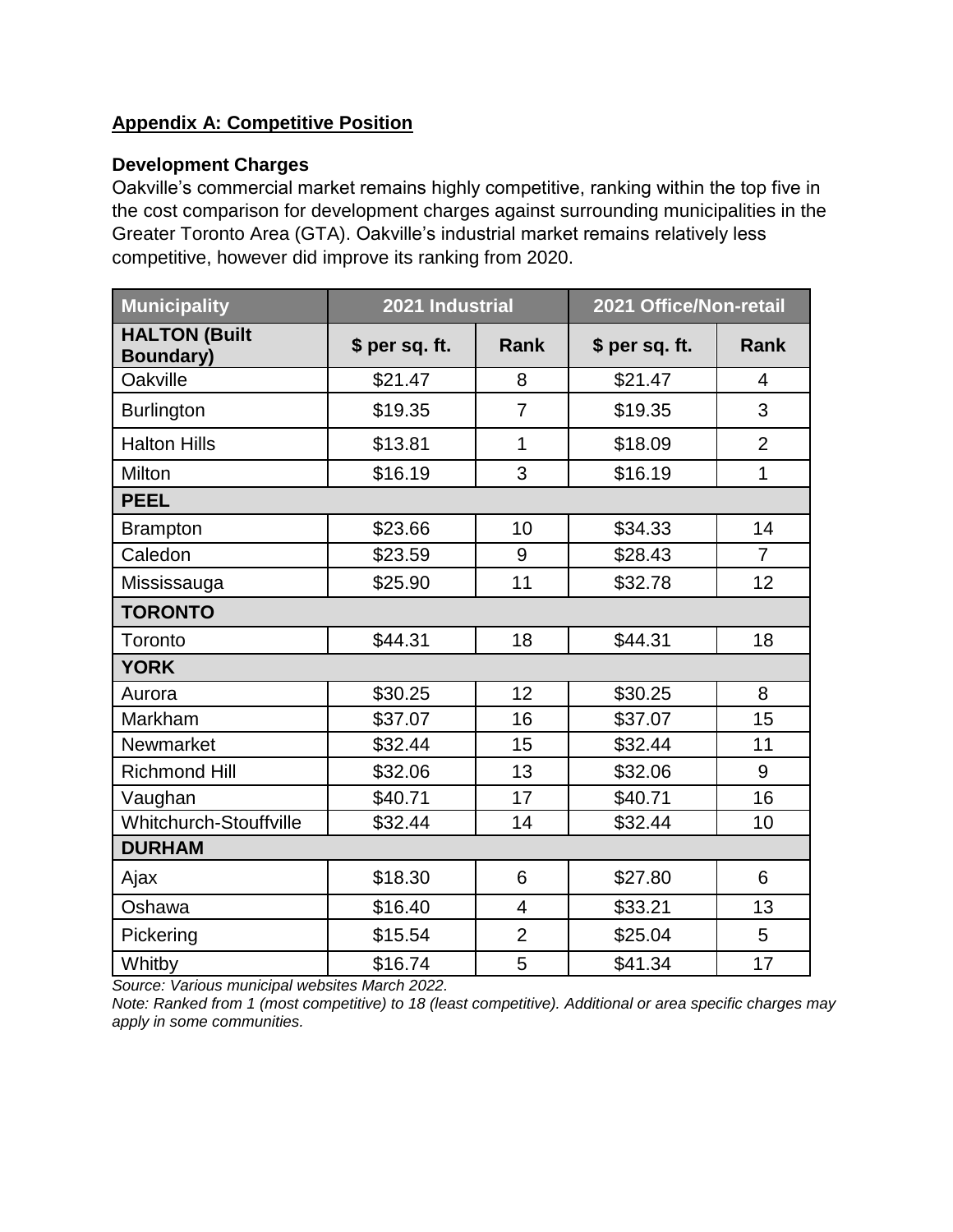## **Tax Rates**

Oakville's commercial property tax rates remain highly competitive, ranking within the top five when compared to surrounding municipalities in the GTA.

| Municipality                   | <b>Industrial</b> |                         |                    | Commercial              |
|--------------------------------|-------------------|-------------------------|--------------------|-------------------------|
| <b>HALTON (Built Boundary)</b> | Per cent (%)      | <b>Rank</b>             | Per cent<br>$(\%)$ | Rank                    |
| Oakville                       | 2.07%             | 11                      | 1.60%              | 5                       |
| <b>Burlington</b>              | 2.19%             | 13                      | 1.68%              | $\overline{7}$          |
| <b>Halton Hills</b>            | 2.23%             | 14                      | 1.71%              | $\boldsymbol{9}$        |
| Milton                         | 1.99%             | 9                       | 1.54%              | $\overline{2}$          |
| <b>PEEL</b>                    |                   |                         |                    |                         |
| <b>Brampton</b>                | 2.07%             | 10                      | 1.93%              | 13                      |
| Caledon                        | 1.92%             | 6                       | 1.76%              | 11                      |
| Mississauga                    | 1.93%             | 8                       | 1.87%              | 12                      |
| <b>TORONTO</b>                 |                   |                         |                    |                         |
| Toronto                        | 2.07%             | 12                      | 2.08%              | 14                      |
| <b>YORK</b>                    |                   |                         |                    |                         |
| Aurora                         | 1.88%             | 5                       | 1.69%              | 8                       |
| Markham                        | 1.67%             | 1                       | 1.52%              | $\overline{1}$          |
| Newmarket                      | 1.93%             | $\overline{7}$          | 1.73%              | 10                      |
| <b>Richmond Hill</b>           | 1.71%             | $\overline{2}$          | 1.55%              | 3                       |
| Vaughan                        | 1.73%             | $\overline{3}$          | 1.57%              | $\overline{\mathbf{4}}$ |
| Whitchurch-Stouffville         | 1.83%             | $\overline{\mathbf{4}}$ | 1.65%              | 6                       |
| <b>DURHAM</b>                  |                   |                         |                    |                         |
| Ajax                           | 2.78%             | 16                      | 2.24%              | 17                      |
| Oshawa                         | 3.21%             | 18                      | 2.55%              | 18                      |
| Pickering                      | 2.76%             | 15                      | 2.22%              | 15                      |
| Whitby                         | 2.84%             | 17                      | 2.23%              | 16                      |

*Source: Novae Res Urbis: Greater Toronto and Hamilton Area, September 2021.* 

*Note: Ranked from 1 (most competitive) to 18 (least competitive). All percentages have been rounded to two decimal points.*